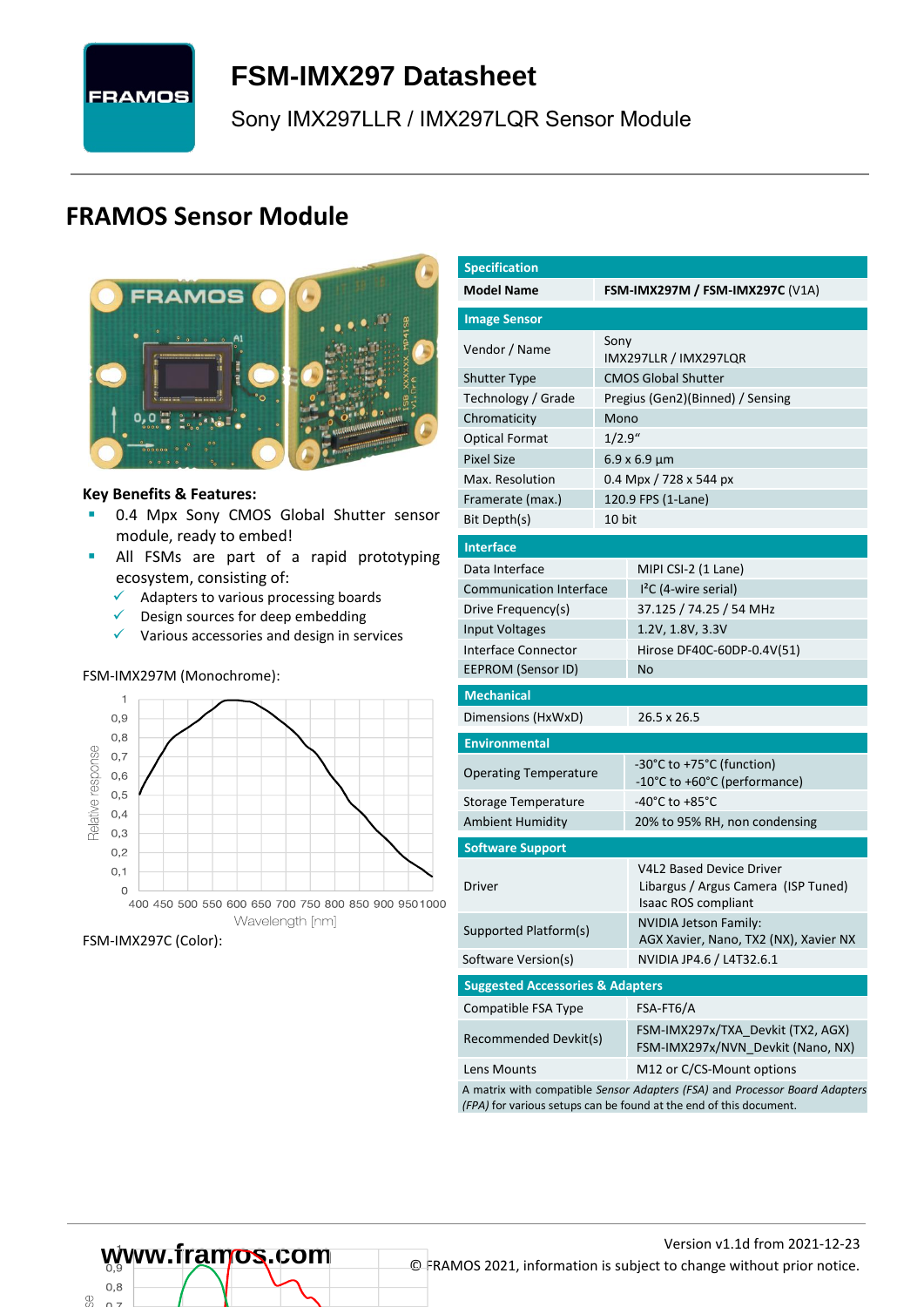#### **Mechanical Drawing**

**PAMOS** 



Sensor image optical center is in mechanical board center.

#### **Connector Pinout**

Type: [Hirose DF40C-60DP-0.4V\(51](#page-0-6)[\)](#page-0-6)  Mating Type: Hirose DF40HC(4.0)-60DS-0.4V(51)



Signals are routed directly from image sensor to connector. Details on specific signals are described in the respective image sensor datasheet.

# **www.framos.com**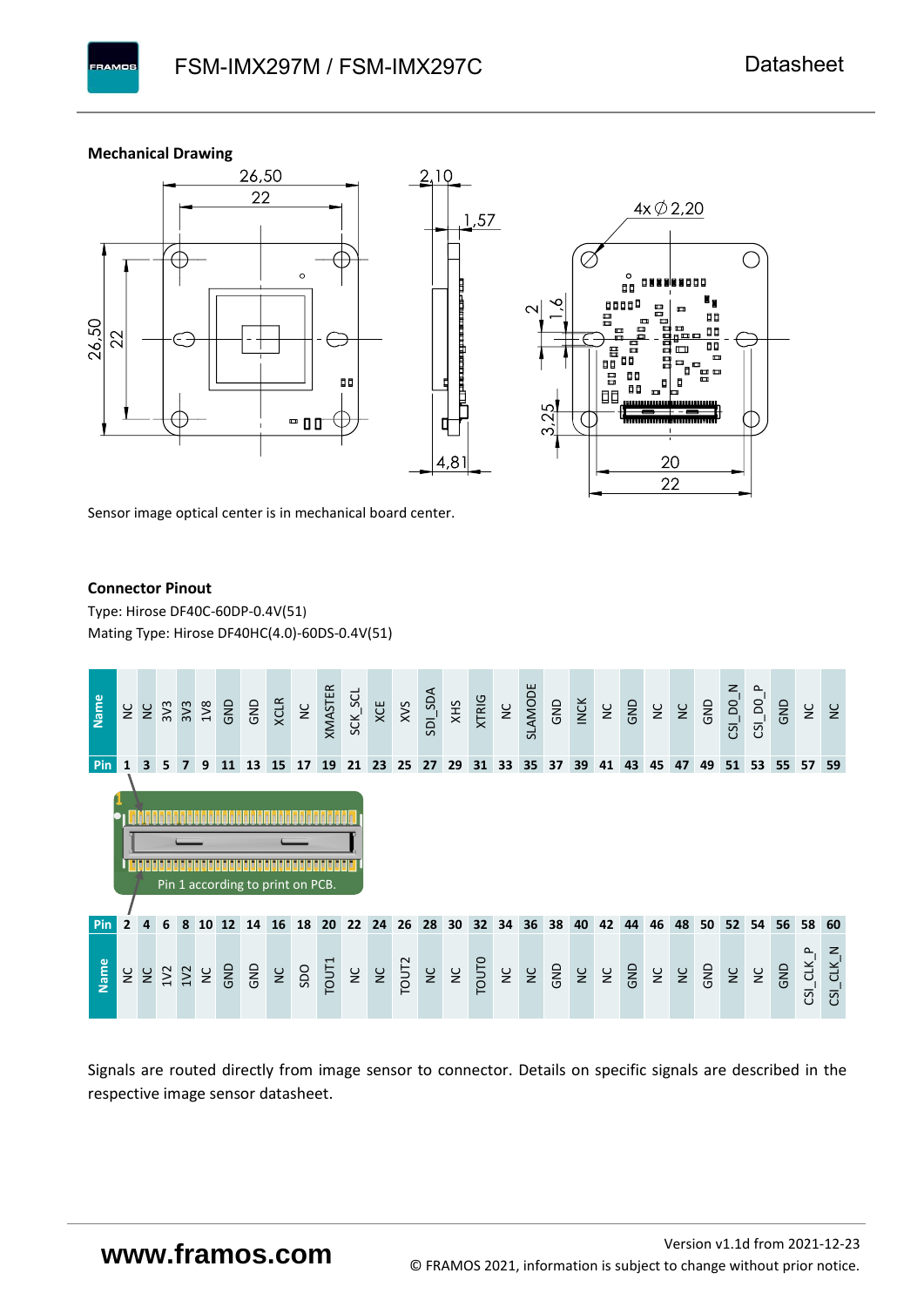#### FRAMOS

#### **Table of Contents**

| $\mathbf{1}$ |       |  |  |
|--------------|-------|--|--|
|              | 1.1   |  |  |
|              | 1.2   |  |  |
|              | 1.2.1 |  |  |
|              | 1.2.2 |  |  |
| 2            |       |  |  |
|              | 2.1   |  |  |
|              | 2.1.1 |  |  |
|              | 2.1.2 |  |  |
| 3            |       |  |  |
|              | 3.1   |  |  |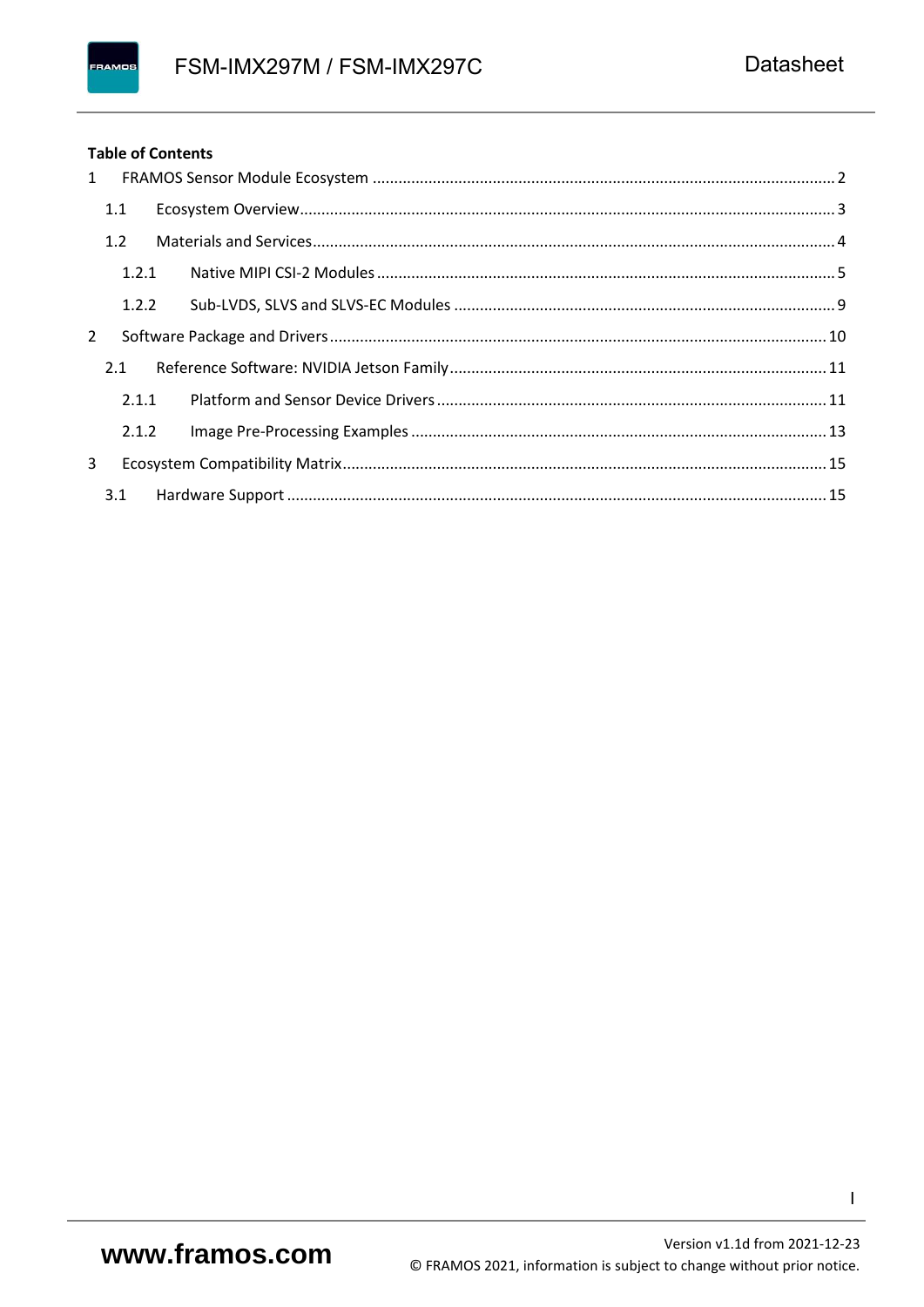# <span id="page-3-0"></span>**1 FRAMOS Sensor Module Ecosystem**

The FSM Ecosystem consists of FRAMOS Sensor Modules, Adapters, Software and Sources, and provides one coherent solution supporting the whole process of integrating image sensors into embedded vision products.

During the evaluation and proof-of-concept phase, off-the-shelf sensor modules with a versatile adapter framework allow the connection of latest image sensor technology to open processing platforms, like the NVIDIA Jetson Family or the 96boards.org standard. Reference drivers and sample applications deliver images immediately after installation, supporting V4L2 and an optional derivate API providing comfortable integration. Within the development phase, electrical design references and driver sources guide with a solid and proven baseline to quickly port into individual system designs and extend scope, while decreasing risk and efforts.

To simplify and relieve the whole supply chain, all FRAMOS Sensor Modules and adapters are optimized and ready for delivery in volume and customization with pre-configured lens holder, lens and further accessories.

#### **Off-the-Shelf Hardware**

- FRAMOS Sensor Modules (FSM) from stock, ready for evaluation and optimized for initial mass production.
- Versatile adapter framework, allowing flexible testing of different modules, on different processing boards:
	- FRAMOS Sensor Adapter (FSA): Everything the specific sensor needs for operation
	- FRAMOS Processor Adapter (FPA): Connect up to four FSM + FSA to a specific processor board
- From lenses, mechanics and cables, all needed imaging accessories from one hand

#### **Kickstart Software Package**

- Drivers with basic sensor integration:
	- V4L2 drivers for specific image sensors
	- Platform specific device tree overlays
- Streamlined V4L2 library (LibSV) with comfortable and generic C/C++ API
- Example applications demonstrating initialization, configuration and image acquisition

Further to the off-the-shelf hard- and software, the Ecosystem supports you on project basis with:

- Driver sources allowing the focus on application specific scope and sensor features
- Electrical references for FSA and FPA, supporting quick and optimized embedding of FSMs
- Engineering services via FRAMOS and its partners, allowing you to focus on your product's unique value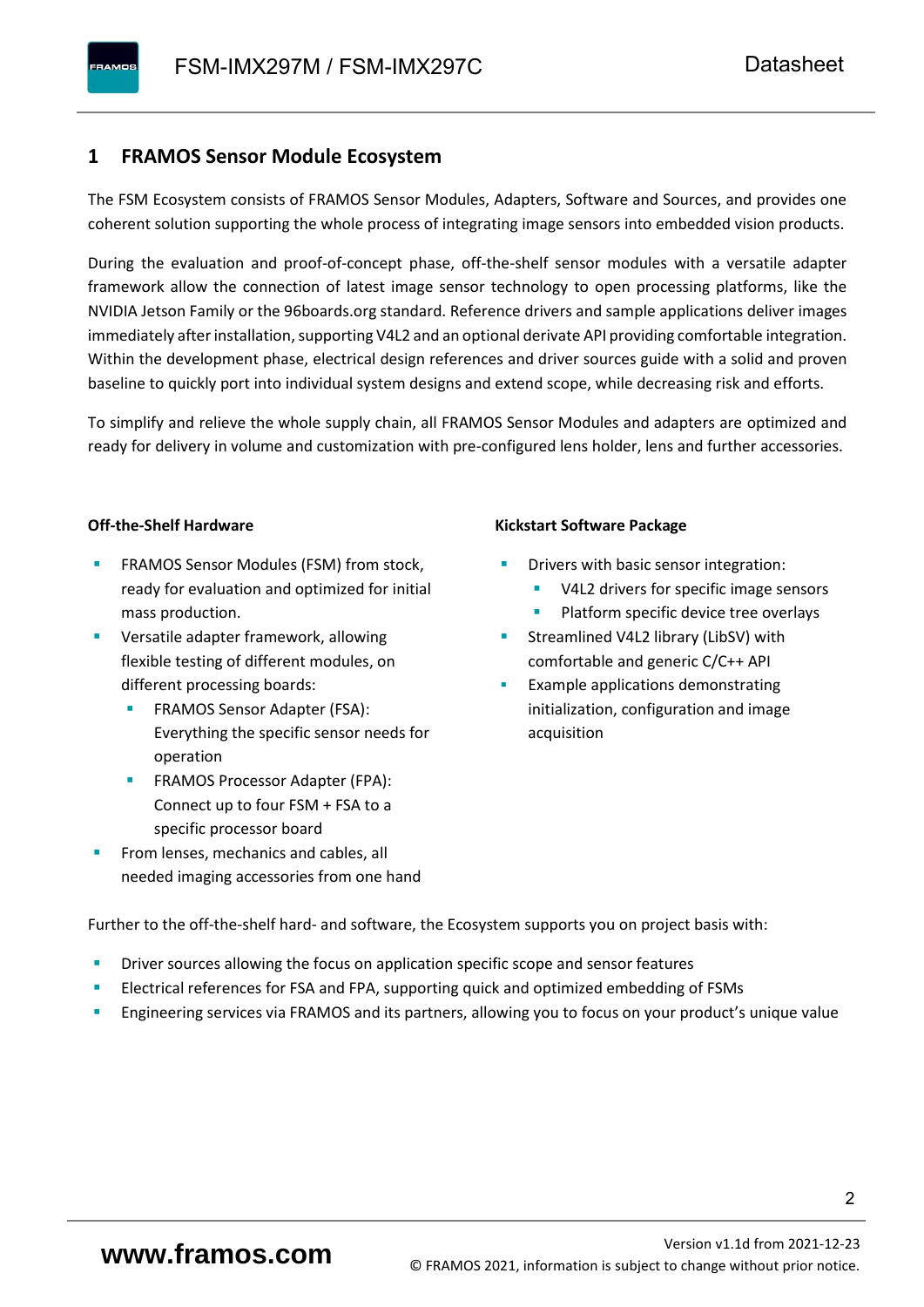### <span id="page-4-0"></span>**1.1 Ecosystem Overview**

**PAMOS** 

The figure below shows a map of compatibility with all components inside the Ecosystem. Every element (or hardware) and connection displayed in **Green** operates with native MIPI CSI-2 (D-PHY) data.



Every component and connection displayed in **Orange** or **Blue** operates with proprietary (Sub-LVDS, SLVS) or standardized (SLVS-EC) LVDS data, that requires further attention to the physical processing of the image data by either data conversion or specific FPGA IP. Users of MIPI CSI-2 based processing systems are supported by FSM specific data conversion located on dedicated FRAMOS Sensor Adapters (FSAs).



*Figure 1: Assembly of a typical Sensor Module Development Kit*

Specification and compatibility of all individual components are listed in the appropriate chapter of the full datasheet. Access to software and drivers is only granted with the purchase of the appropriate development kit. Electrical design sources, support and services are provided on individual basis, they are not part of the development kit or component purchase.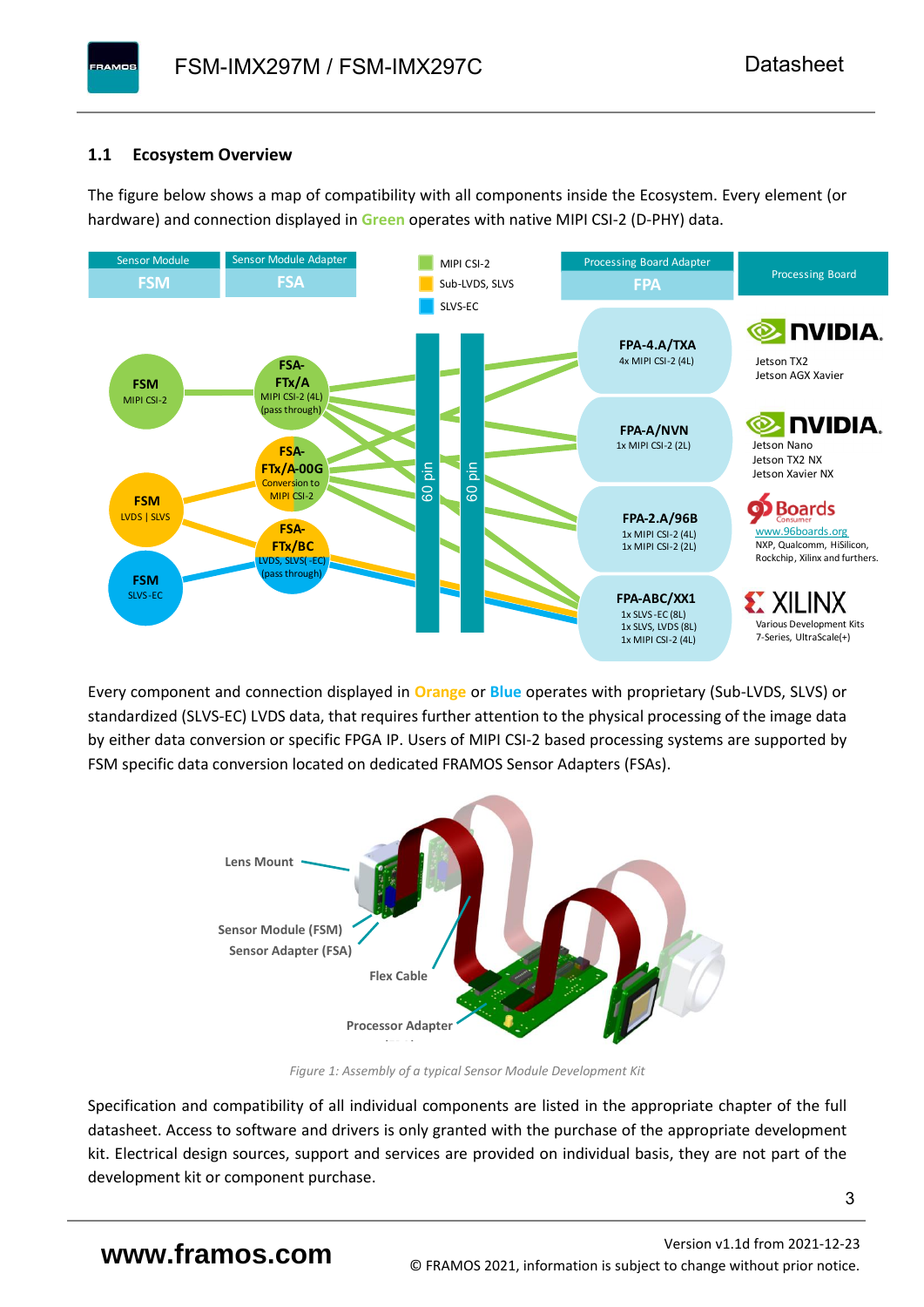#### <span id="page-5-0"></span>**1.2 Materials and Services**

Below you can find a list of materials and services as part of the FRAMOS Sensor Module Ecosystem.

#### **Hardware**

- **EXECTED FRAMOS Sensor Module Development Kits**
- **Individual Parts:** 
	- FRAMOS Sensor Modules
	- **FRAMOS Sensor Adapters**
	- **EXAMOS Processor Adapters**
	- **EXECTED** FRAMOS Module Accessories (Cables, Mounts)

**Software** (part of the Development Kit)

- Software Package for NVIDIA Jetson AGX Xavier, Nano, TX2, TX2 NX and Xavier NX
- Software Package for DragonBoard 410c (96Boards)
- **E** Xilinx FPGA reference implementation for SLVS-EC (Sony IMX421, IMX530)

#### **Design Sources** (on Project Basis)

- Software Driver Sources
- Electrical References for FSA, FPA (Schematics)

#### **Design Services**

- Off-the-shelf hardware customization including size, shape, connector and extended functionality
- Software customization and extension
	- Additional processor board support
	- Further sensor features and image (pre-)processing
- **■** Integration of additional sensors
- Optimization for volume production
- Lens assembly and alignment
- System / solution development
- Production and integration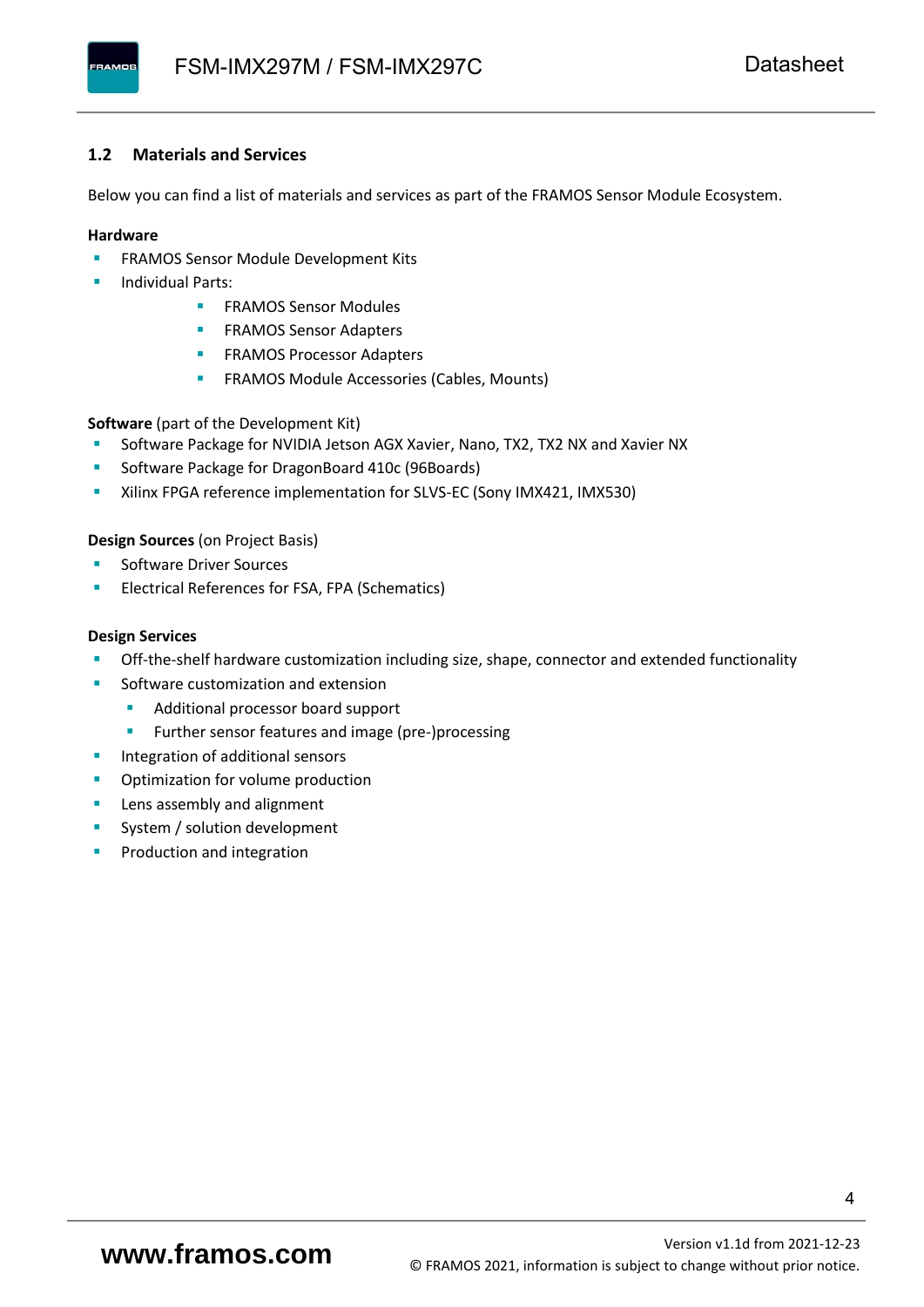### **1.2.1 Native MIPI CSI - 2 Modules**

#### **[Global Shu](#page-0-7)tters**

<span id="page-6-0"></span>

| <b>Model Name</b>                        | FSM-IMX297                      | <b>FSM-AR0144</b>            | FSM-IMX296                      | FSM-HDP230                             | FSM-IMX565                             |
|------------------------------------------|---------------------------------|------------------------------|---------------------------------|----------------------------------------|----------------------------------------|
| <b>Shutter Type</b>                      | <b>CMOS Global Shutter</b>      | <b>CMOS Global Shutter</b>   | <b>CMOS Global Shutter</b>      | <b>CMOS Global Shutter</b>             | <b>CMOS Global Shutter</b>             |
| <b>Technology</b>                        | Pregius (Gen2)(Bin)             |                              | Pregius (Gen2)                  |                                        | Pregius S (Gen4)                       |
| <b>Resolution [MP]</b>                   | 0.4                             | $\mathbf{1}$                 | 1.6                             | 2.3                                    | 12.3                                   |
| <b>Resolution [HxV]</b>                  | 728 x 544                       | 1280 x 800                   | 1456 x 1088                     | 1944 x 1204                            | 4128 x 3008                            |
| Max. Framerate [FPS]                     | 120.9 FPS (1-Lane)              | 60.3 FPS (2-Lane)            | 60.4 FPS (1-Lane)               | 59.9 FPS (4-Lane)<br>59.9 FPS (2-Lane) | 42.6 FPS (4-Lane)<br>22.3 FPS (2-Lane) |
| Mono / Color                             | Mono                            | Color / Mono                 | Mono                            | Color / Mono                           | Color / Mono                           |
| <b>Sensor Manufacturer</b>               | Sony                            | <b>ON Semiconductor</b>      | Sony                            | Pyxalis                                | Sony                                   |
| <b>Sensor Name</b>                       | <b>IMX297LLR /</b><br>IMX297LQR | AR0144CSSM /<br>AR0144CSSC   | <b>IMX296LLR /</b><br>IMX296LQR | HDPYX 230-G Mono<br>/ HDPYX 230-G RGB  | <b>IMX565AAMJ-C/</b><br>IMX565AAQJ-C   |
| <b>Application / Grade</b>               | Sensing                         | Industrial                   | Sensing                         | Automotive                             | Industrial                             |
| <b>Optical Format [inch]</b>             | 1/2.9                           | 1/4                          | 1/2.9                           | 1/2.5                                  | 1/1.1                                  |
| Pixel Size [µm]                          | $6.9 \times 6.9$                | 3x3                          | $3.45 \times 3.45$              | $3.2 \times 3.2$                       | $2.74 \times 2.74$                     |
| Pixel Bitdepth [bit]                     | 10 bit                          | $10/12$ bit                  | 10 bit                          | 8/10/12/14/16<br>bit                   | 8/10/12 bit                            |
| Data Interface [Type]                    | MIPI CSI-2                      | MIPI CSI-2                   | MIPI CSI-2                      | MIPI CSI-2                             | MIPI CSI-2                             |
| Data Interface [# Lanes]                 | $\mathbf{1}$                    | 1/2                          | $\mathbf{1}$                    | 2/4                                    | 2/4                                    |
| <b>Communication Interface</b>           | $I2C$ (4-wire serial)           | $I^2C$                       | $I2C$ (4-wire serial)           | $I^2C$                                 | $I^2C$                                 |
| <b>Drive Frequency [MHz]</b>             | 37.125 / 74.25 / 54             | 6 to 48                      | 37.125 / 74.25 / 54             | 6 to 27                                | 37.125 / 54 / 74.25<br><b>MHz</b>      |
| <b>Input Voltages</b>                    | 1.2V, 1.8V, 3.3V                | 1.2V, 1.8V, 2.8V             | 1.2V, 1.8V, 3.3V                | 1.2V, 1.8V, 2.8V                       | 1.1V, 1.8V, 2.9V, 3.3V                 |
| <b>Supported Lens Mounts</b>             | M12 or<br>C/CS-Mount options    | M12 or<br>C/CS-Mount options | M12 or<br>C/CS-Mount options    | M12 or<br>C/CS-Mount options           | C/CS-Mount option                      |
| <b>Board Dimensions [mm<sup>2</sup>]</b> | 26.5 mm x 26.5 mm               | 26.5 mm x 26.5 mm            | 26.5 mm x 26.5 mm               | 26.5 mm x 26.5 mm                      | 26.5 mm x 26.5 mm                      |

Version v1.1d from 2021-12-23

Version v1.1d from 2021-12-23

© FRAMOS 2021, information i[s su](mailto:sales@framos.de)bject to change without prior notice.

© FRAMOS 2021, information is subject to change without prior notice.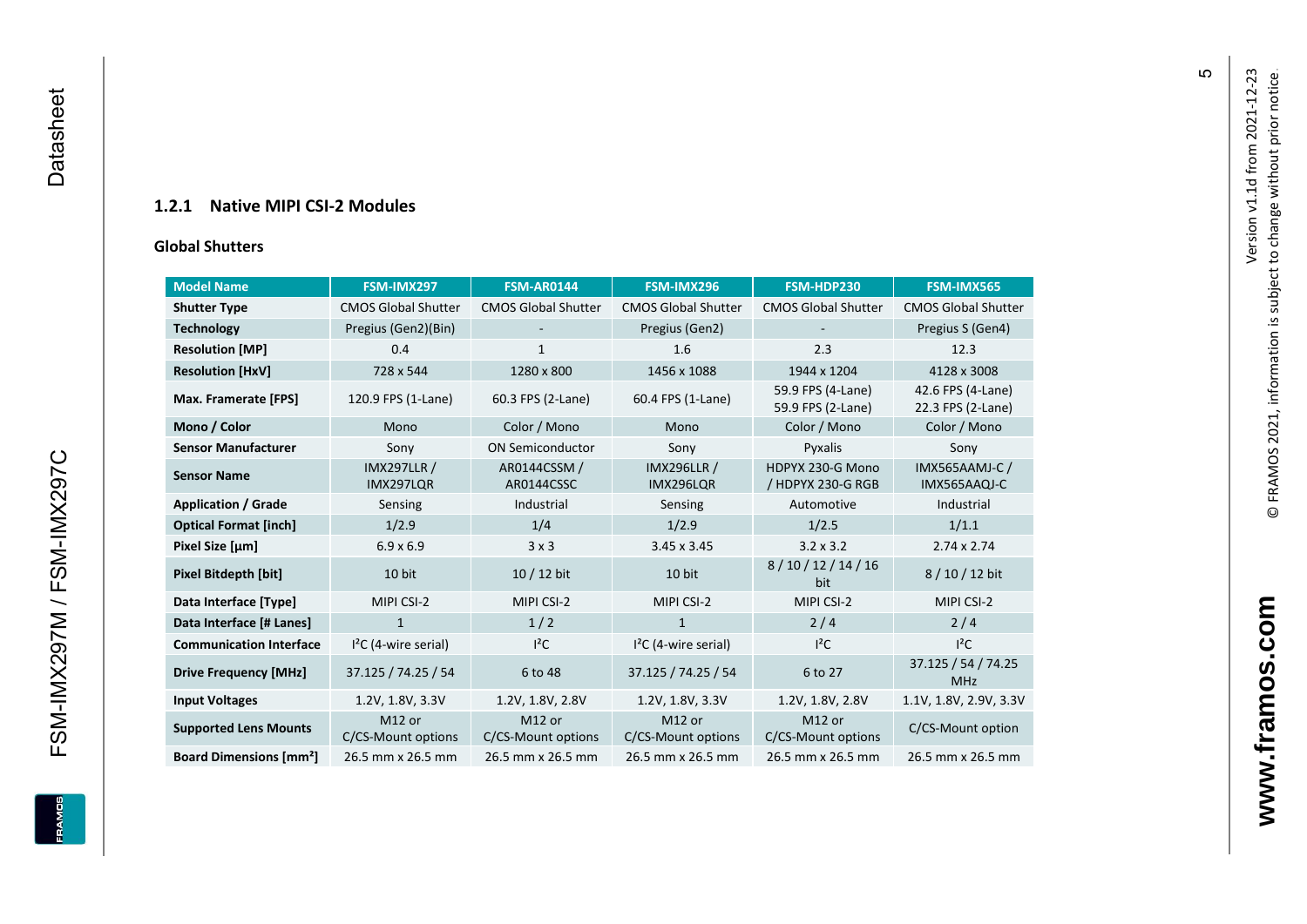FSM-IMX297M / FSM-IMX297C

**ERAMOS** 

#### **Rolling Shutters (Part 1/ 3 ) – up to 5 MP**

| <b>Model Name</b>                        | FSM-IMX327                         | FSM-IMX290                          | FSM-IMX462                          | FSM-IMX464                         | FSM-IMX335                         | <b>FSM-AR0521</b>                  |
|------------------------------------------|------------------------------------|-------------------------------------|-------------------------------------|------------------------------------|------------------------------------|------------------------------------|
| <b>Shutter Type</b>                      | <b>CMOS Rolling</b><br>Shutter     | <b>CMOS Rolling</b><br>Shutter      | <b>CMOS Rolling</b><br>Shutter      | <b>CMOS Rolling</b><br>Shutter     | <b>CMOS Rolling</b><br>Shutter     | <b>CMOS Rolling</b><br>Shutter     |
| <b>Technology</b>                        | Starvis + NIR                      | Starvis + NIR                       | <b>Starvis</b>                      | Starvis + NIR                      | <b>Starvis</b>                     |                                    |
| <b>Resolution [MP]</b>                   | 2.1                                | 2.1                                 | 2.1                                 | 4.2                                | 5                                  | 5                                  |
| <b>Resolution [HxV]</b>                  | 1920 x 1080                        | 1920 x 1080                         | 1920 x 1080                         | 2712 x 1538                        | 2616 x 1964                        | 2592 x 1944                        |
| Max. Framerate [FPS]                     | 60 FPS (4-Lane)<br>60 FPS (2-Lane) | 120 FPS (4-Lane)<br>60 FPS (2-Lane) | 120 FPS (4-Lane)<br>60 FPS (2-Lane) | 90 FPS (4-Lane)<br>30 FPS (2-Lane) | 60 FPS (4-Lane)<br>30 FPS (2-Lane) | 69 FPS (4-Lane)<br>34 FPS (2-Lane) |
| Mono / Color                             | Color                              | Color                               | Mono                                | Color / Mono                       | Color / Mono                       | Color / Mono                       |
| <b>Sensor Manufacturer</b>               | Sony                               | Sony                                | Sony                                | Sony                               | Sony                               | <b>ON Semiconductor</b>            |
| <b>Sensor Name</b>                       | <b>IMX327LQR1</b>                  | IMX462LQR-C                         | <b>IMX290LLR /</b><br>IMX290LQR     | IMX464LQR-C                        | <b>IMX335LLN /</b><br>IMX335LQN    | AR0521SR2M /<br>AR0521SR2C         |
| <b>Application / Grade</b>               | Security                           | Security                            | Security                            | Security                           | Security                           |                                    |
| <b>Optical Format [inch]</b>             | 1/2.8                              | 1/2.8                               | 1/2.8                               | 1/1.8                              | 1/2.8                              | 1/2.5                              |
| Pixel Size [µm]                          | $2.9 \times 2.9$                   | $2.9 \times 2.9$                    | $2.9 \times 2.9$                    | $2.9 \times 2.9$                   | $2 \times 2$                       | $2.2 \times 2.2$                   |
| <b>Pixel Bitdepth [bit]</b>              | 10 / 12 bit                        | 10 / 12 bit                         | 10 / 12 bit                         | 10 / 12 bit                        | 10 / 12 bit                        | 8 / 10 / 12 bit                    |
| Data Interface [Type]                    | MIPI CSI-2                         | MIPI CSI-2                          | MIPI CSI-2                          | MIPI CSI-2                         | MIPI CSI-2                         | MIPI CSI-2                         |
| Data Interface [# Lanes]                 | 2/4                                | 2/4                                 | 2/4                                 | 2/4                                | 2/4                                | 2/4                                |
| <b>Communication Interface</b>           | $I2C$ (4-wire serial)              | $l^2C$                              | $I2C$ (4-wire serial)               | $I^2C$                             | $I^2C$                             | $I^2C$                             |
| <b>Drive Frequency [MHz]</b>             | 37.125 / 74.25                     | 37.125 / 74.25                      | 37.125 / 74.25                      | 6 to 27 / 37.125 /<br>74.25        | $6 - 27 / 37.125 /$<br>74.25       | 10 to 48                           |
| <b>Input Voltages</b>                    | 1.2V, 1.8V, 2.9V                   | 1.2V, 1.8V, 2.9V                    | 1.2V, 1.8V, 2.9V                    | 1.2V, 1.8V, 2.9V                   | 1.2V, 1.8V, 2.9V                   | 1.2V, 1.8V, 2.7V                   |
| <b>Supported Lens Mounts</b>             | M12 or C/CS-Mount<br>options       | M12 or C/CS-Mount<br>options        | M12 or C/CS-Mount<br>options        | M12 or C/CS-Mount<br>options       | M12 or C/CS-Mount<br>options       | M12 or C/CS-Mount<br>options       |
| <b>Board Dimensions [mm<sup>2</sup>]</b> | $26.5 \times 26.5$                 | 26.5 x 26.5                         | 26.5 x 26.5                         | 26.5 x 26.5                        | 26.5 x 26.5                        | 26.5 x 26.5                        |

 $\pmb{\circ}$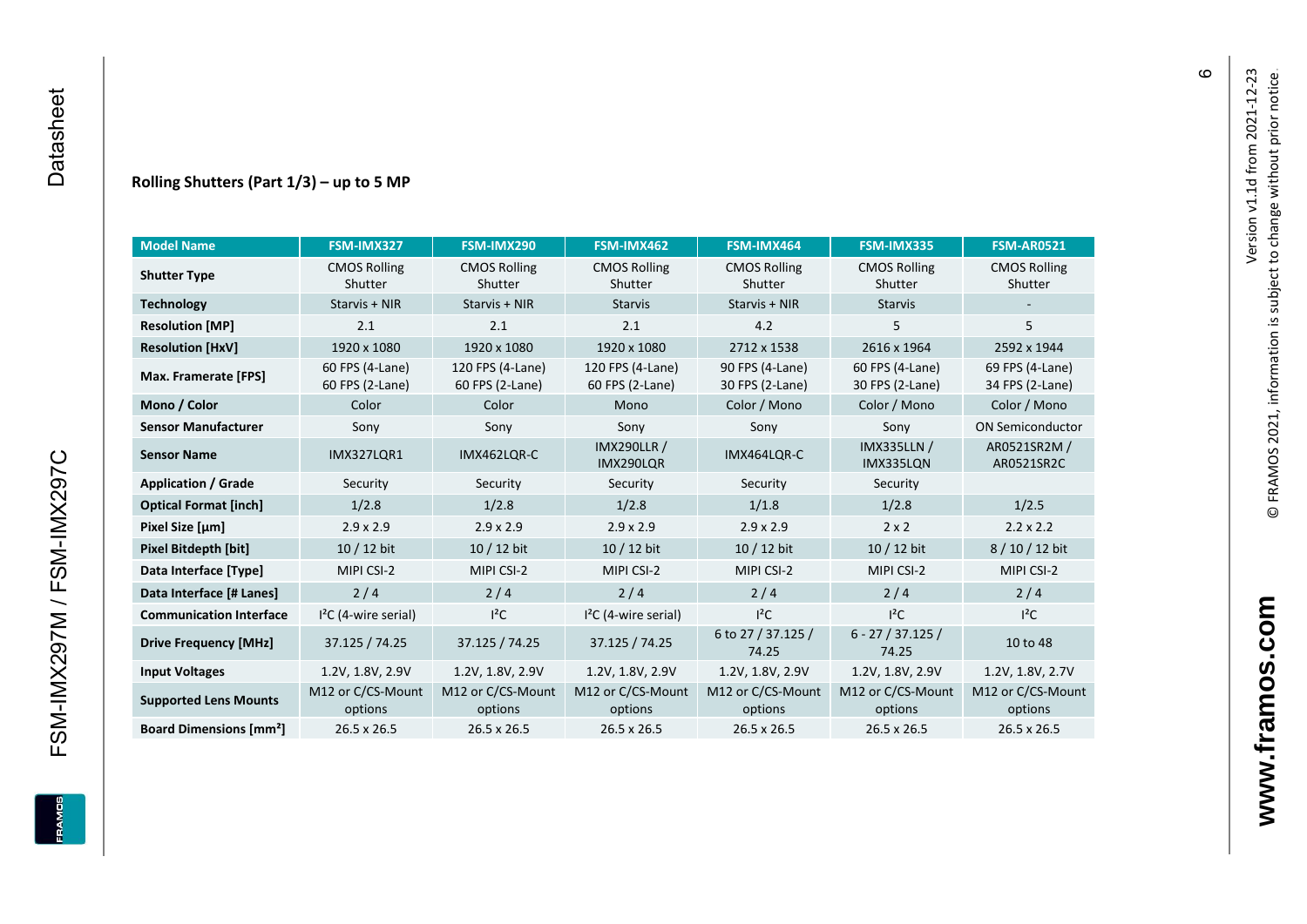#### **Rolling Shutters (Part 2/ 3 ) – 8 MP**

| <b>Model Name</b>                        | FSM-IMX334                      | FSM-IMX485                         | <b>FSM-IMX585</b>                    | FSM-IMX678                         | FSM-IMX415                         | <b>FSM-IMX715</b>                  |
|------------------------------------------|---------------------------------|------------------------------------|--------------------------------------|------------------------------------|------------------------------------|------------------------------------|
| <b>Shutter Type</b>                      | <b>CMOS Rolling</b>             | <b>CMOS Rolling</b>                | <b>CMOS Rolling</b>                  | <b>CMOS Rolling</b>                | <b>CMOS Rolling</b>                | <b>CMOS Rolling</b>                |
|                                          | Shutter                         | Shutter                            | Shutter                              | Shutter                            | Shutter                            | Shutter                            |
| <b>Technology</b>                        | <b>Starvis</b>                  | Starvis + NIR                      | Starvis2                             | Starvis2                           | Starvis + NIR                      | Starvis + NIR                      |
| <b>Resolution [MP]</b>                   | 8.3                             | 8.3                                | 8.3                                  | 8.3                                | 8.4                                | 8.4                                |
| <b>Resolution [HxV]</b>                  | 3864 x 2180                     | 3864 x 2180                        | 3856 x 2180                          | 3856 x 2180                        | 3864 x 2192                        | 3864 x 2192                        |
| Max. Framerate [FPS]                     | 60 FPS (4-Lane)                 | 72 FPS (4-Lane)<br>38 FPS (2-Lane) | 90.1 FPS (4-Lane)<br>30 FPS (2-Lane) | 72 FPS (4-Lane)<br>30 FPS (2-Lane) | 90 FPS (4-Lane)<br>44 FPS (2-Lane) | 90 FPS (4-Lane)<br>44 FPS (2-Lane) |
| Mono / Color                             | Color / Mono                    | Color                              | Color                                | Color / Mono                       | Color                              | Color                              |
| <b>Sensor Manufacturer</b>               | Sony                            | Sony                               | Sony                                 | Sony                               | Sony                               | Sony                               |
| <b>Sensor Name</b>                       | <b>IMX334LLR /</b><br>IMX334LQR | <b>IMX485LQJ</b>                   | IMX585AAQJ1-C                        | IMX678AAQR1                        | IMX415-AAQR                        | IMX715AAQR1                        |
| <b>Application / Grade</b>               | Security                        | Security                           | Security                             | Security                           | Security                           | Security                           |
| <b>Optical Format [inch]</b>             | 1/1.8                           | 1/1.2                              | 1/1.2                                | 1/1.8                              | 1/2.8                              | 1/2.8                              |
| Pixel Size [µm]                          | $2 \times 2$                    | $2.9 \times 2.9$                   | $2.9 \times 2.9$                     | $2 \times 2$                       | $1.45 \times 1.45$                 | $1.45 \times 1.45$                 |
| <b>Pixel Bitdepth [bit]</b>              | 10 / 12 bit                     | 10 / 12 bit                        | 10 / 12 bit                          | 10 / 12 bit                        | 10 / 12 bit                        | $10/12$ bit                        |
| Data Interface [Type]                    | MIPI CSI-2                      | MIPI CSI-2                         | MIPI CSI-2                           | MIPI CSI-2                         | MIPI CSI-2                         | MIPI CSI-2                         |
| Data Interface [# Lanes]                 | $\overline{4}$                  | 2/4                                | 2/4                                  | 2/4                                | 2/4                                | 2/4                                |
| <b>Communication Interface</b>           | $I^2C$                          | $I^2C$                             | $I^2C$                               | $I^2C$                             | $I^2C$                             | $I^2C$                             |
| <b>Drive Frequency [MHz]</b>             | $6 - 27 / 37.125 /$<br>74.25    | 6 to 27 / 37.125 /<br>74.25        | 6 to 27 / 37.125 /<br>72/74.25       | $6 - 27 / 37.125 /$<br>74.25       | 24 / 27 / 37.125 /<br>72/74.25     | 24 / 27 / 37.125 /<br>72 / 74.25   |
| <b>Input Voltages</b>                    | 1.2V, 1.8V, 2.9V                | 1.2V, 1.8V, 2.9V                   | 1.1V, 1.8V, 3.3V                     | 1.1V, 1.8V, 3.3V                   | 1.1V, 1.8V, 2.9V                   | 1.1V, 1.8V, 2.9V                   |
| <b>Supported Lens Mounts</b>             | M12 or C/CS-<br>Mount options   | C/CS-Mount option                  | C/CS-Mount option                    | M12 or $C/CS$ -<br>Mount options   | M12 or C/CS-<br>Mount options      | M12 or C/CS-<br>Mount options      |
| <b>Board Dimensions [mm<sup>2</sup>]</b> | 26.5 x 26.5                     | $26.5 \times 26.5$                 | $26.5 \times 26.5$                   | 26.5 x 26.5                        | $26.5 \times 26.5$                 | $26.5 \times 26.5$                 |

FSM-IMX297M / FSM-IMX297C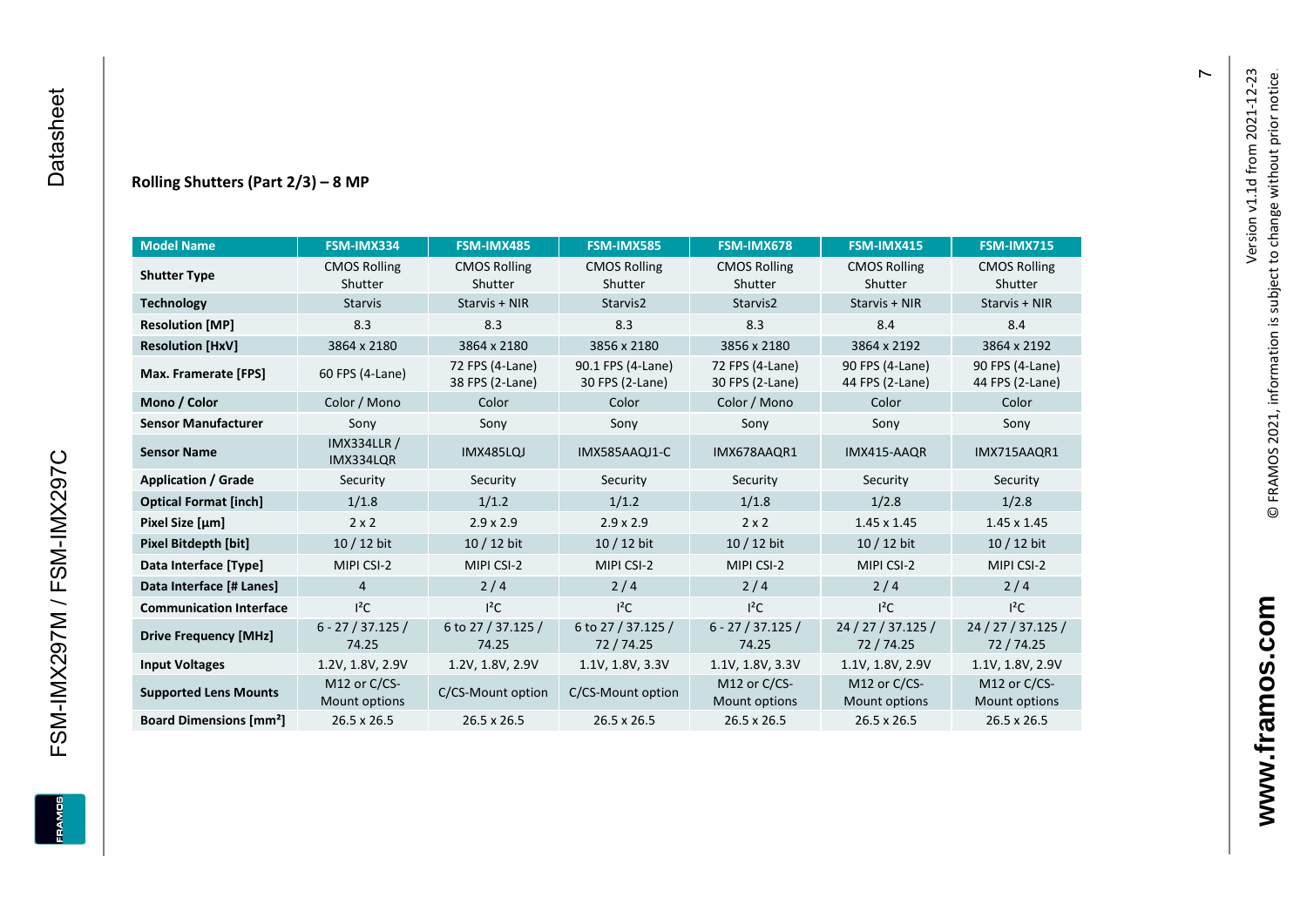| <b>Model Name</b>                        | FSM-IMX412                           | FSM-IMX577                           | FSM-IMX477                               | <b>FSM-AR1335</b>                    | FSM-IMX283                  |
|------------------------------------------|--------------------------------------|--------------------------------------|------------------------------------------|--------------------------------------|-----------------------------|
| <b>Shutter Type</b>                      | <b>CMOS Rolling Shutter</b>          | <b>CMOS Rolling Shutter</b>          | <b>CMOS Rolling Shutter</b>              | <b>CMOS Rolling Shutter</b>          | <b>CMOS Rolling Shutter</b> |
| <b>Technology</b>                        | <b>Starvis</b>                       | <b>Starvis</b>                       | <b>Starvis</b>                           |                                      | <b>Starvis</b>              |
| <b>Resolution [MP]</b>                   | 12.3                                 | 12.3                                 | 12.3                                     | 13.1                                 | 20.2                        |
| <b>Resolution [HxV]</b>                  | 4056 x 3040                          | 4056 x 3040                          | 4056 x 3040                              | 4208 x 3120                          | 5496 x 3694                 |
| Max. Framerate [FPS]                     | 59.9 FPS (4-Lane)<br>30 FPS (2-Lane) | 59.9 FPS (4-Lane)<br>30 FPS (2-Lane) | 59.9 FPS (4-Lane)<br>30 FPS (2-Lane)     | 27.2 FPS (4-Lane)<br>13 FPS (2-Lane) | 24.7 FPS (4-Lane)           |
| Mono / Color                             | Color                                | Color                                | Color                                    | Color                                | Color                       |
| <b>Sensor Manufacturer</b>               | Sony                                 | Sony                                 | Sony                                     | <b>ON Semiconductor</b>              | Sony                        |
| <b>Sensor Name</b>                       | IMX412-AACK                          | IMX477-AAPK                          | IMX577-AACK                              | AR1335CSSM /<br>AR1335CSSC           | <b>IMX283CQJ</b>            |
| <b>Application / Grade</b>               | Security                             | Security                             | Security                                 | Industrial                           | Audio/Video                 |
| <b>Optical Format [inch]</b>             | 1/2.3                                | 1/2.3                                | 1/2.3                                    | 1/3.2                                | 1                           |
| Pixel Size [µm]                          | $1.55 \times 1.55$                   | $1.55 \times 1.55$                   | $1.55 \times 1.55$                       | $1.1 \times 1.1$                     | $2.4 \times 2.4$            |
| Pixel Bitdepth [bit]                     | $10/12$ bit                          | 8/10/12 bit                          | 8/10/12 bit                              | 8 / 10 bit                           | 10 / 12 bit                 |
| Data Interface [Type]                    | MIPI CSI-2                           | MIPI CSI-2                           | MIPI CSI-2                               | MIPI CSI-2                           | MIPI CSI-2                  |
| Data Interface [# Lanes]                 | 2/4                                  | 2/4                                  | 2/4                                      | 2/4                                  | $\overline{4}$              |
| <b>Communication Interface</b>           | $I2C$ (CCI)                          | $I2C$ (CCI)                          | $I2C$ (CCI)                              | $l^2C$                               | $I^2C$                      |
| <b>Drive Frequency [MHz]</b>             | 6/12/18/27                           | 6 to 27                              | 6 to 27                                  | 6 to 48                              | 6 to 27                     |
| <b>Input Voltages</b>                    | 1.05V, 1.8V, 2.75V                   | 1.05V, 1.8V, 2.8V                    | 1.05V, 1.8V, 2.8V                        | 1.2V, 1.8V, 2.7V                     | 1.2V, 1.8V, 2.9V            |
| <b>Supported Lens Mounts</b>             | M12 or<br>C/CS-Mount options         | M12 or<br>C/CS-Mount options         | M <sub>12</sub> or<br>C/CS-Mount options | M12 or<br>C/CS-Mount options         | C/CS-Mount option           |
| <b>Board Dimensions [mm<sup>2</sup>]</b> | 26.5 x 26.5                          | 26.5 x 26.5                          | 26.5 x 26.5                              | 26.5 x 26.5                          | 26.5 x 26.5                 |

 $\infty$ 

FSM-IMX297M / FSM-IMX297C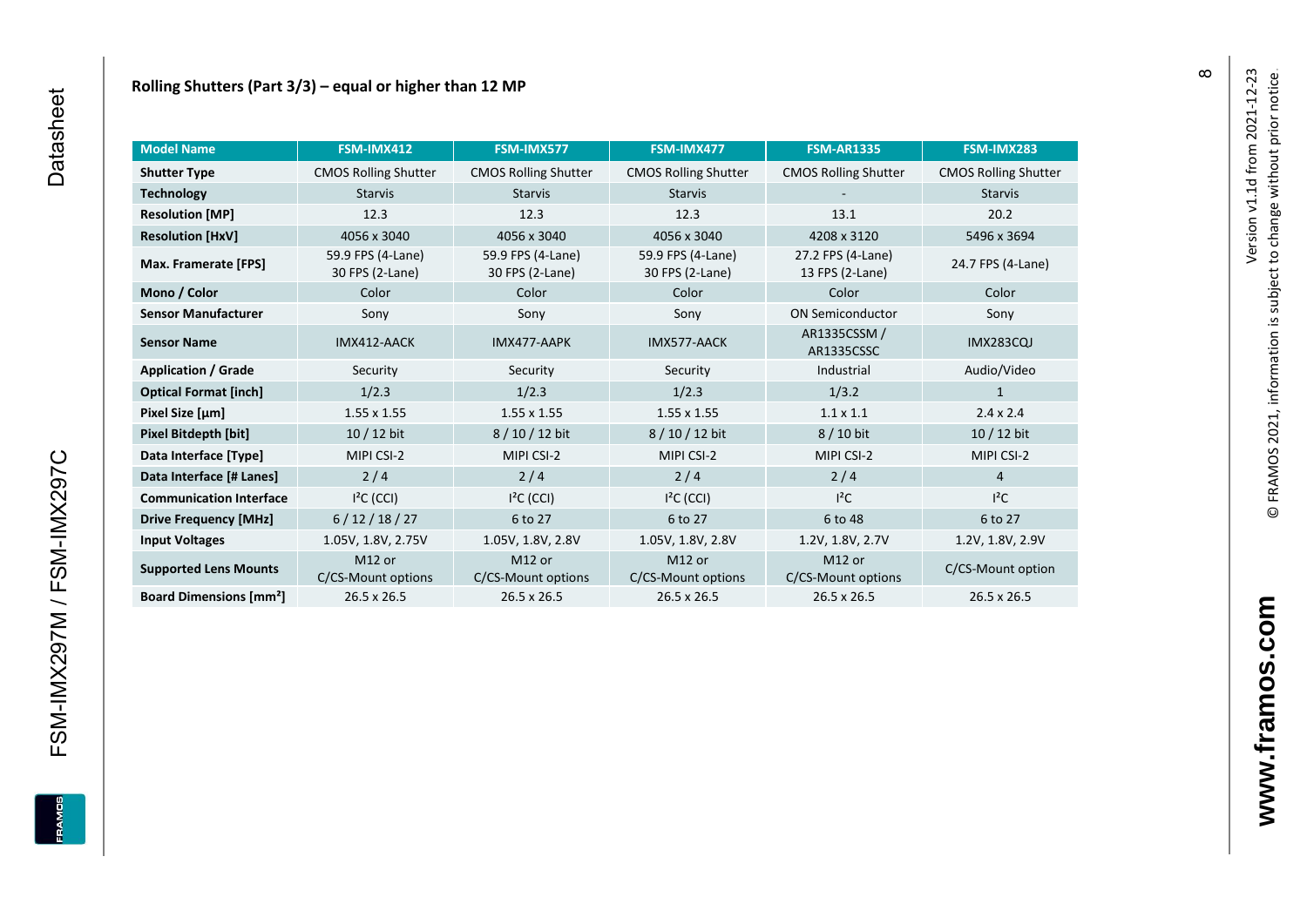# **[1.2.2](#page-0-7) Sub -LVDS, SLVS and SLVS -EC Modules**

| <b>Model Name</b>                        | FSM-IMX264                 | FSM-IMX304                 | FSM-IMX530                                            |
|------------------------------------------|----------------------------|----------------------------|-------------------------------------------------------|
| <b>Shutter Type</b>                      | <b>CMOS Global Shutter</b> | <b>CMOS Global Shutter</b> | <b>CMOS Global Shutter</b>                            |
| <b>Technology</b>                        | Pregius (Gen2)             | Pregius (Gen2)             | Pregius S (Gen4)                                      |
| <b>Resolution [MP]</b>                   | 5.1                        | 12.4                       | 24.5                                                  |
| <b>Resolution [HxV]</b>                  | 2464 x 2056                | 4112 x 3008                | 5328 x 4608                                           |
| Max. Framerate [FPS]                     | CSI-2: 35.7 FPS (4-Lane)   | CSI-2: 23.4 FPS (4-Lane)   | SLVS-EC: 106.9 FPS (8-Lane)<br>CSI-2: 30 FPS (4-Lane) |
| Mono / Color                             | Color / Mono               | Color / Mono               | Color / Mono                                          |
| <b>Sensor Manufacturer</b>               | Sony                       | Sony                       | Sony                                                  |
| <b>Sensor Name</b>                       | IMX264LLR / IMX264LQR      | IMX304LLR / IMX304LQR      | IMX530-AAMJ / IMX530-AAQJ                             |
| <b>Application / Grade</b>               | Industrial                 | Industrial                 | Industrial                                            |
| <b>Optical Format [inch]</b>             | 2/3                        | 1.1                        | 1.2                                                   |
| Pixel Size [µm]                          | $3.45 \times 3.45$         | $3.45 \times 3.45$         | $2.74 \times 2.74$                                    |
| Pixel Bitdepth [bit]                     | 12 bit                     | 12 bit                     | 8/10/12 bit                                           |
| Data Interface [Type]                    | SubLVDS                    | SubLVDS                    | SLVS, SLVS-EC                                         |
| Data Interface [# Lanes]                 | 4                          | 4/8                        | 1/2/4/8                                               |
| <b>Communication Interface</b>           | $I2C$ (4-wire serial)      | $I2C$ (4-wire serial)      | $I2C$ (4-wire serial)                                 |
| <b>Drive Frequency [MHz]</b>             | 37.125 / 54 / 74.25        | 37.125 / 54 / 74.25        | 37.125 / 54 / 74.25                                   |
| <b>Input Voltages</b>                    | 1.2V, 1.8V, 3.3V           | 1.2V, 1.8V, 3.3V           | 1.1V, 1.8V, 2.9V, 3.3V                                |
| <b>Supported Lens Mounts</b>             | C/CS-Mount option          | C/CS-Mount option          | C/CS-Mount option                                     |
| <b>Board Dimensions [mm<sup>2</sup>]</b> | $28 \times 28$             | 28 x 28                    | 28 x 28                                               |

<span id="page-10-0"></span>FSM-IMX297M / FSM-IMX297C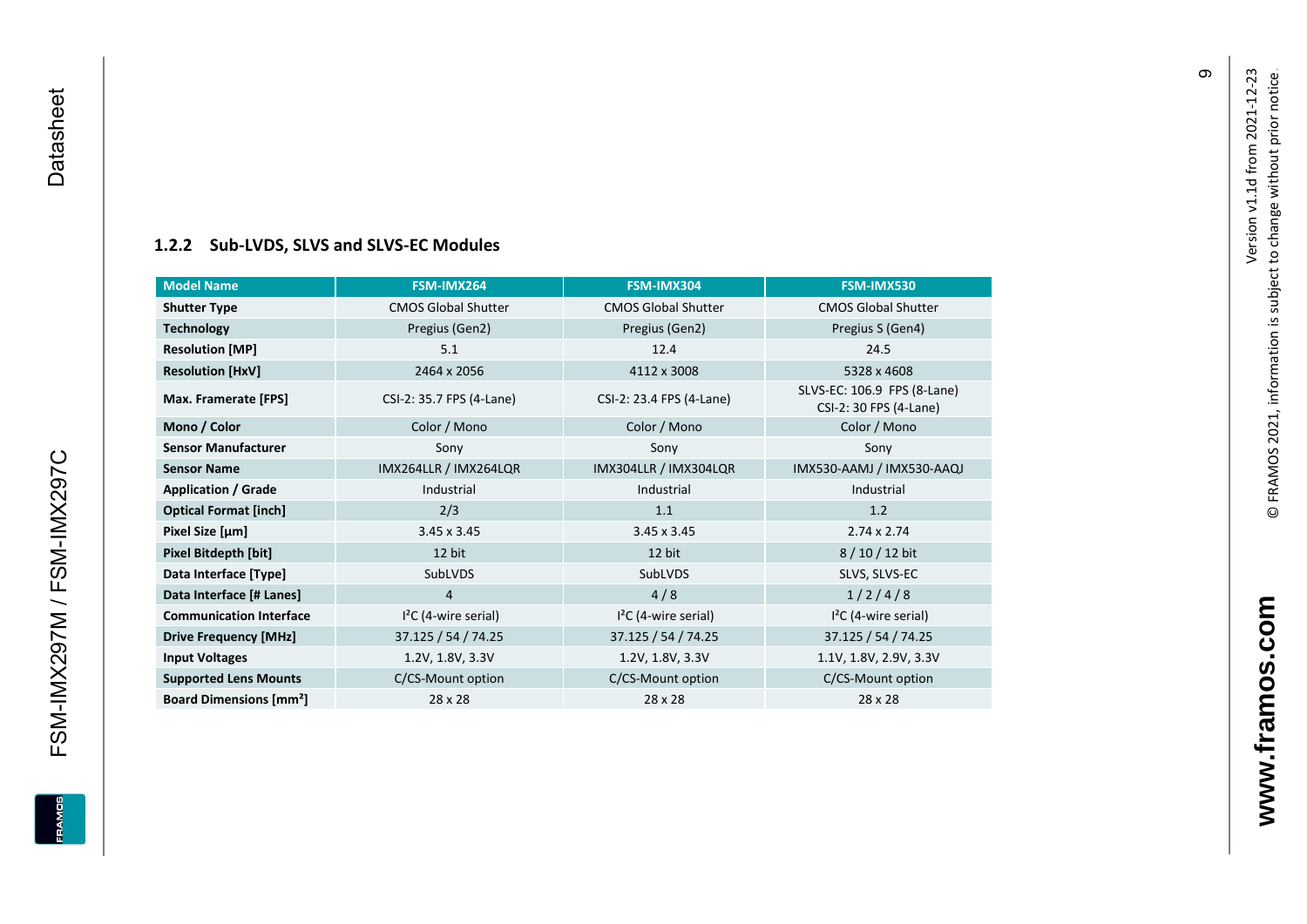# <span id="page-11-0"></span>**2 Software Package and Drivers**

As FRAMOS we know that the getting started with a new technology is the biggest challenge. The idea behind the Software Package is to enable embedded software engineers to get quickly to a streaming system and provide at the same time all tools that are needed to extend and adapt it according the individual needs of the application.

#### **What the software package and driver are:**

- A reference for a custom sensor implementation
- Demonstrating how to use the required interfaces
- Demonstrating how to communicate with the image sensor
- Demonstrating how to generaly initialize and configure the image sensor
- Provide initial image streaming output to the user space
- Demonstrating how to run basic image processing on pixel data

#### **Supported Processor Platforms**

The table below shows which platforms are supported by the standard driver package, and how many FSMs can at maximum be operated in parallel.

| <b>Sensor Module</b> | <b>NVIDIA</b><br><b>Jetson TX2</b> | <b>NVIDIA</b><br><b>AGX Xavier</b> | <b>NVIDIA</b><br><b>Jetson Nano,</b><br><b>TX2 NX, Xavier</b><br><b>NX</b> | <b>DragonBoard</b><br>410c | 96Boards<br><b>Consumer</b><br><b>Edition</b> | <b>Xilinx</b><br><b>Development</b><br><b>Boards</b> |  |
|----------------------|------------------------------------|------------------------------------|----------------------------------------------------------------------------|----------------------------|-----------------------------------------------|------------------------------------------------------|--|
| <b>FSM-AR0144</b>    | $\overline{4}$                     |                                    | $\overline{2}$                                                             |                            |                                               |                                                      |  |
| <b>FSM-AR0521</b>    | $\overline{4}$                     |                                    | $\overline{2}$                                                             | $\overline{2}$             |                                               |                                                      |  |
| <b>FSM-AR1335</b>    | 4                                  |                                    | $\overline{2}$                                                             |                            |                                               |                                                      |  |
| FSM-HDP230           | $\overline{4}$                     | $\overline{4}$                     | $\overline{2}$                                                             |                            |                                               |                                                      |  |
| FSM-IMX264           | $\overline{2}$                     | $\overline{4}$                     | $\overline{\phantom{a}}$                                                   |                            |                                               |                                                      |  |
| FSM-IMX283           | $\overline{2}$                     | $\overline{4}$                     | $\overline{\phantom{a}}$                                                   |                            |                                               |                                                      |  |
| FSM-IMX290           | 4                                  |                                    | $\overline{2}$                                                             | $\overline{2}$             |                                               |                                                      |  |
| FSM-IMX296           | 4                                  |                                    | $\overline{2}$                                                             | $\overline{2}$             |                                               |                                                      |  |
| FSM-IMX297           | 4                                  |                                    | $\overline{2}$                                                             |                            |                                               |                                                      |  |
| FSM-IMX304           | $\overline{2}$                     | $\overline{4}$                     | $\overline{\phantom{a}}$                                                   |                            |                                               |                                                      |  |
| FSM-IMX327           | 4                                  |                                    | $\overline{2}$                                                             | $\overline{2}$             |                                               |                                                      |  |
| FSM-IMX334           | $\overline{2}$                     | $\overline{4}$                     | $\overline{\phantom{0}}$                                                   |                            |                                               | HW only, driver development                          |  |
| FSM-IMX335           | 4                                  |                                    | $\overline{2}$                                                             |                            | on project basis.                             |                                                      |  |
| FSM-IMX412           | $\overline{4}$                     |                                    | $\overline{2}$                                                             | $\overline{2}$             |                                               |                                                      |  |
| FSM-IMX415           | $\overline{4}$                     |                                    | $\overline{2}$                                                             |                            |                                               |                                                      |  |
| FSM-IMX462           | $\overline{4}$                     |                                    | $\overline{2}$                                                             |                            |                                               |                                                      |  |
| FSM-IMX464           | 4                                  |                                    | $\overline{2}$                                                             |                            |                                               |                                                      |  |
| FSM-IMX477           | 4                                  |                                    | $\overline{2}$                                                             |                            |                                               |                                                      |  |
| FSM-IMX485           | 4                                  |                                    | $\overline{2}$                                                             |                            |                                               |                                                      |  |
| FSM-IMX565           | $\overline{4}$                     |                                    | $\overline{2}$                                                             |                            |                                               |                                                      |  |
| FSM-IMX577           | $\overline{4}$                     |                                    | $\overline{2}$                                                             |                            |                                               |                                                      |  |
| FSM-IMX585           | $\overline{4}$                     |                                    | $\overline{2}$                                                             |                            |                                               |                                                      |  |
| FSM-IMX678           | 4                                  |                                    | $\overline{2}$                                                             |                            |                                               |                                                      |  |
| FSM-IMX715           | $\overline{4}$                     |                                    | $\overline{2}$                                                             |                            |                                               |                                                      |  |
| FSM-IMX530           | $\overline{2}$                     | $\overline{4}$                     |                                                                            |                            |                                               | 1 <sup>1</sup>                                       |  |

*Table 1: Ecosystem Software Package - Supported number of FSMs per processing board*

<sup>1</sup> SLVS-EC based FPGA reference implementation as part of the SLVS-EC RX IP Core offering.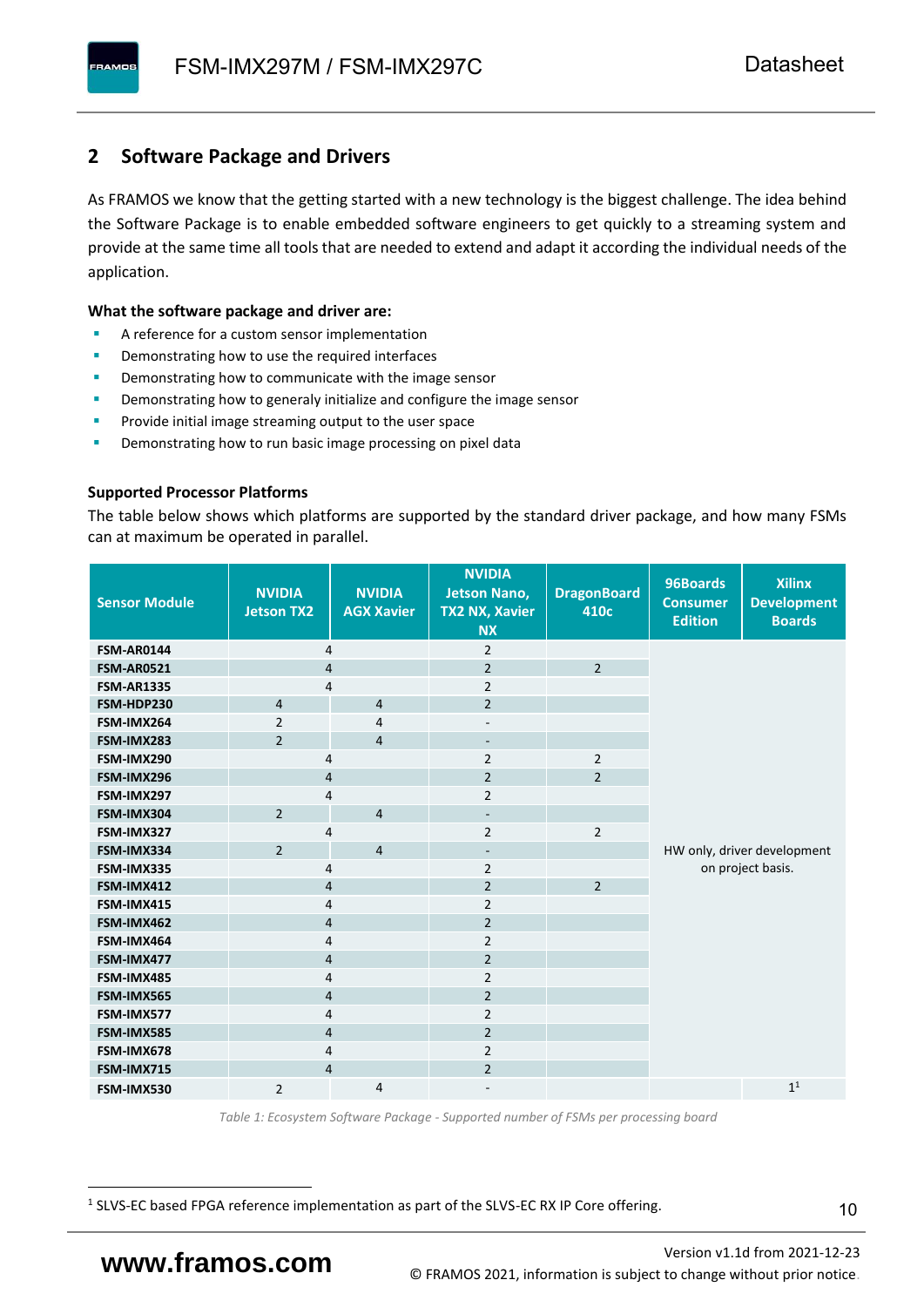### <span id="page-12-0"></span>**2.1 Reference Software: NVIDIA Jetson Family**

The software package provided with the Development Kits of the FRAMOS Sensor Module Ecosystem provided for NVIDIA Jetson platforms provides a reference implementation of sensor and device drivers for MIPI CSI-2. It contains a minimum feature set demonstrating how to utilize the platform specific data interface and communication implementation, as well as the initialization of the image sensor and implementation of basic features.

#### **Package Content:**

- Platform and device drivers with Linux for Tegra Support
- V4L2 based subdevice drivers (low-level C API)
- Streamlined V4L2 library (LibSV) providing generic C/C++ API
- Display Examples:
	- OpenCV (Software)
	- LibArgus (Hardware)

#### **Supported Devices:**

- NVIDIA Jetson Nano Developer Kit (B01)
- **NVIDIA Jetson TX2 Developer Kit**
- NVIDIA Jetson TX2 NX Developer Kit
- **NVIDIA Jetson Xavier NX Developer Kit**
- **NVIDIA Jetson AGX Xavier Developer Kit**

# <span id="page-12-1"></span>**2.1.1 Platform and Sensor Device Drivers**

The driver divides into two main parts that are configured in separate ways – the Image Modes and the General Features of the image sensor.

#### **Image Modes**

These are major attributes that have impact to the image data stream formatting. They require a static preconfiguration within the device tree (DT):

- Image / streaming resolution
- Pixel format / bit depth
- Data rate / lane configuration

Each driver provides access to  $3 - 5$  pre-built configurations, reflecting the main operation modes of the imager. Beside the full resolution, that is always available, they allow to receive image streams in common video resolutions like VGA, Full HD and UHD as they are supported or make sense by the imagers, and utilize sensor features like ROI and binning.

They act as an example for implementation and usage and are available as source. Due to the size limitation of the device tree, it is not possible to integrate an extensive set of options.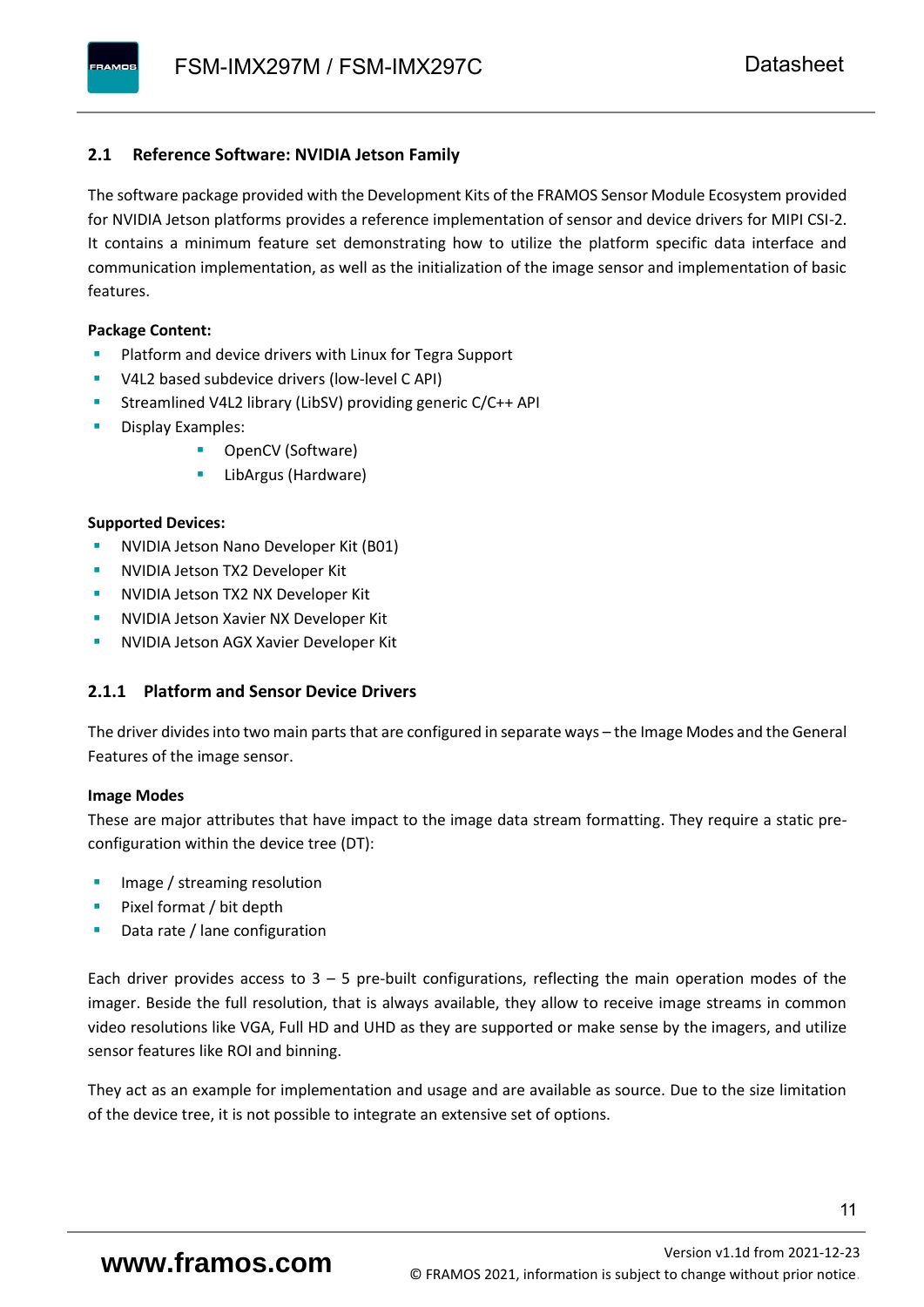#### **General Features**

**PAMOS** 

These are attributes of the image sensor that do not manipulate the data stream formatting. The drivers provided with the Software Pack integrate the sensor features as shown in the table below.



*Table 2: Supported sensor features on NVIDIA Jetson Family*

Further features, as they are supported by the image sensor, can be integrated into the driver sources using the image sensor datasheet.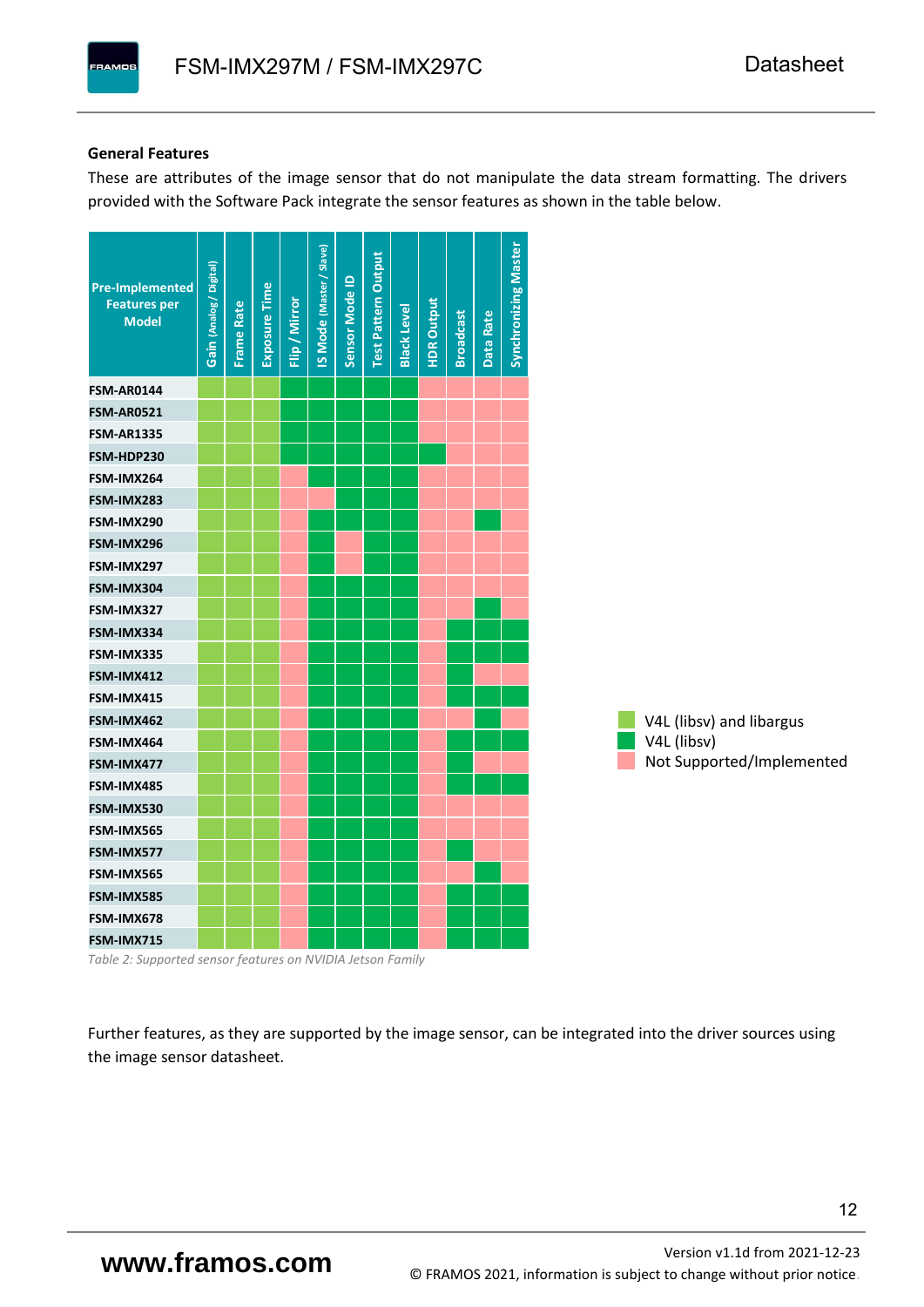# <span id="page-14-0"></span>**2.1.2 Image Pre-Processing Examples**

The provided image processing examples show the general mechanisms of data handling for an image processing using 3<sup>rd</sup>-party libraries. The OpenCV example provides data that is raw (mono) or demosaiced (color) and not further optimized for visual experience, while the LibArgus examples leverages the discrete ISP (Image Signal Processor) inside the Jetson SoC to optimize image reproduction.

# **Argus Camera Example:**

- Using hard ISP in NVIDIA Jetson SoCs, most performant option for image preprocessing
- Only applicable for color sensors (color processing can't be disabled)
- Most performant option
- Utilizing libArgus closed source library, support and tuning on individual basis through FRAMOS
- Example Implementation: Shows Demo Tuning per FSM Devkit

|                               | <b>Xavier</b><br>(AGX, NX) | Tegra X2<br>(TX2, TX2 NX) | Tegra X1<br>(TX1, Nano) |
|-------------------------------|----------------------------|---------------------------|-------------------------|
|                               | <b>Performance</b>         |                           |                         |
| Max. # of streams through ISP | 16                         | 12                        | 6                       |
| Pixel Bandwidth (max.)        | 2 Gpix/s                   | $1.4$ Gpix/s              | $1.4$ Gpix/s            |
| Image Resolution (max.)       | 64 MP                      | 24 MP                     | 24 MP                   |
| Image Width (max.)            | 6144 px                    | 6144 px                   | 6144 px                 |

*Table 3: ISP capabilities / limitations of NVIDIA Jetson Family*

The software package provided with our FSM Devkits contains a functionally and performance limited example configuration for the Jetson ISP. The configuration is sensor and lens related and demonstrates the combination of our standard kit in environments that are illuminated with fluorescent light, like in office or laboratory.

|                                                                   | <b>Supported Features in Default Configuration</b> |  |  |  |  |  |
|-------------------------------------------------------------------|----------------------------------------------------|--|--|--|--|--|
| <b>Lens Considered (Type)</b>                                     | Yes (Devkit Lens)                                  |  |  |  |  |  |
| IR Cut Filter (Type)                                              | Yes (650nm/50%)                                    |  |  |  |  |  |
| <b>Sensor Configuration</b>                                       | <b>Driver Default</b>                              |  |  |  |  |  |
| <b>Demosaic</b>                                                   | Yes <sup>2</sup>                                   |  |  |  |  |  |
| <b>Black Level Compensation</b>                                   | <b>Yes (Calibrated)</b>                            |  |  |  |  |  |
| <b>Bad Pixel Correction</b>                                       | <b>Yes (Calibrated)</b>                            |  |  |  |  |  |
| <b>Color Correction</b>                                           | <b>Yes (Calibrated)</b>                            |  |  |  |  |  |
| Auto White Balance (A, TL84, D65)                                 | Limited (Calibrated for TL84 only)                 |  |  |  |  |  |
| <b>Manual White Balancing</b>                                     | Limited (Not Calibrated)                           |  |  |  |  |  |
| Lens Shading / Falloff Correction                                 | Limited (Calibrated for Devkit lens)               |  |  |  |  |  |
| <b>Noise Reduction</b>                                            | Limited (Not Calibrated)                           |  |  |  |  |  |
| <b>Sharpening</b>                                                 | Limited (Not Calibrated)                           |  |  |  |  |  |
| Auto Exposure, Gain, Gamma,<br><b>Color/Tone, Contrast Tuning</b> | <b>Requires Application Specific Tuning</b>        |  |  |  |  |  |

*Table 4: Default tuning of NVIDIA Jetson, supplied with FSM Devkits*

13

<sup>&</sup>lt;sup>2</sup> Demosaicing is always active and can't be disabled. For monochrome sensors refer to libSV to bypass the ISP.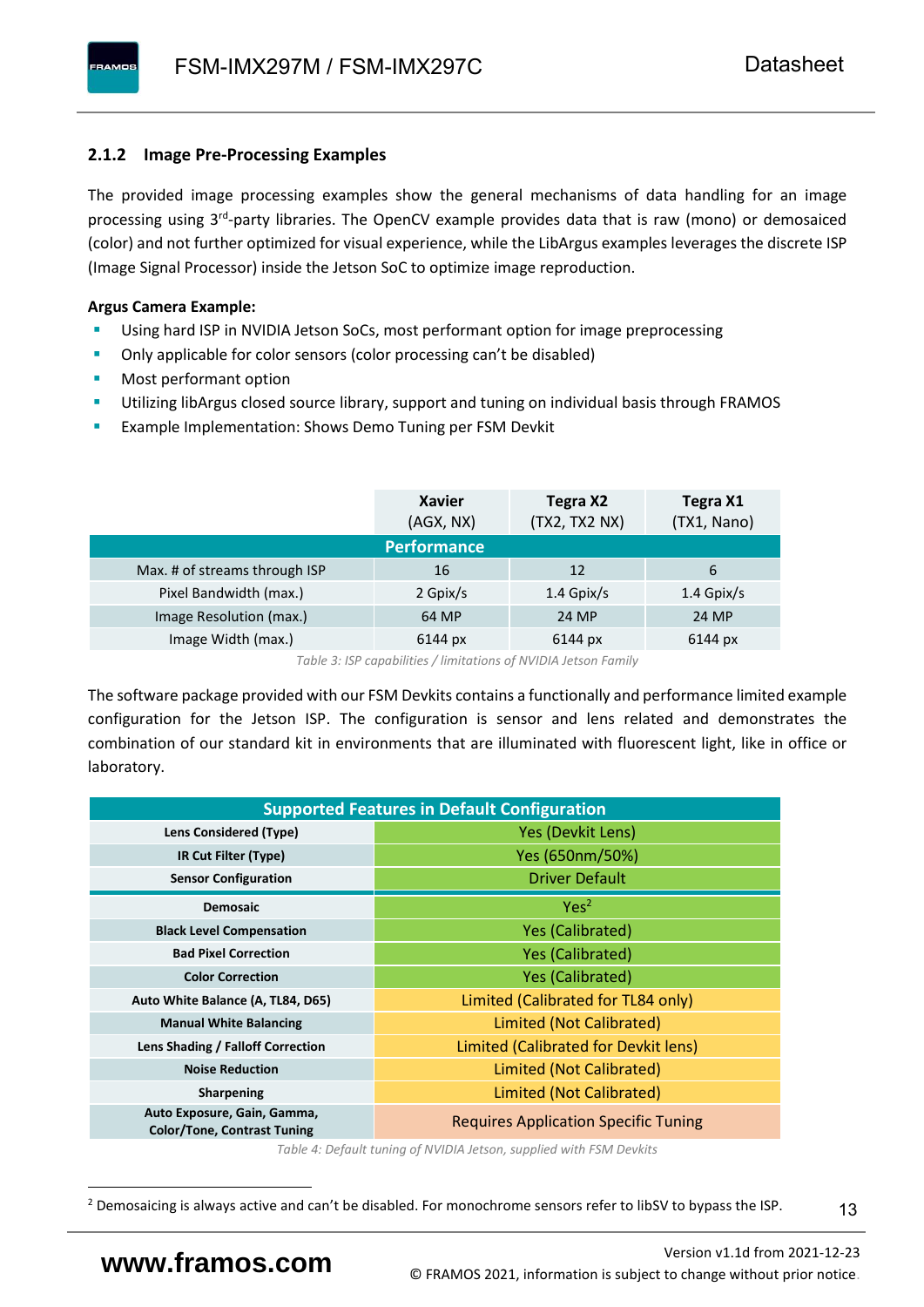To archive best performance and stable results also in variable lighting conditions, a fully featured calibration will be required. As NVIDIA camera partner, FRAMOS provides full ISP configurations for standard setups on request. Further, full custom calibration services considering lens and application specific requirements for sophisticated applications are provided on per project basis.

#### **OpenCV Example:**

- Open software library
- Easy to use and large feature set
- **•** Very resource hungry (CPU)
- Not recommended for pre-processing
- **Example Implementation: Demosaicing, Displaying**

Due to limited performance and extreme resource utilization, the image processing support utilizing the CPU will not be further enhanced.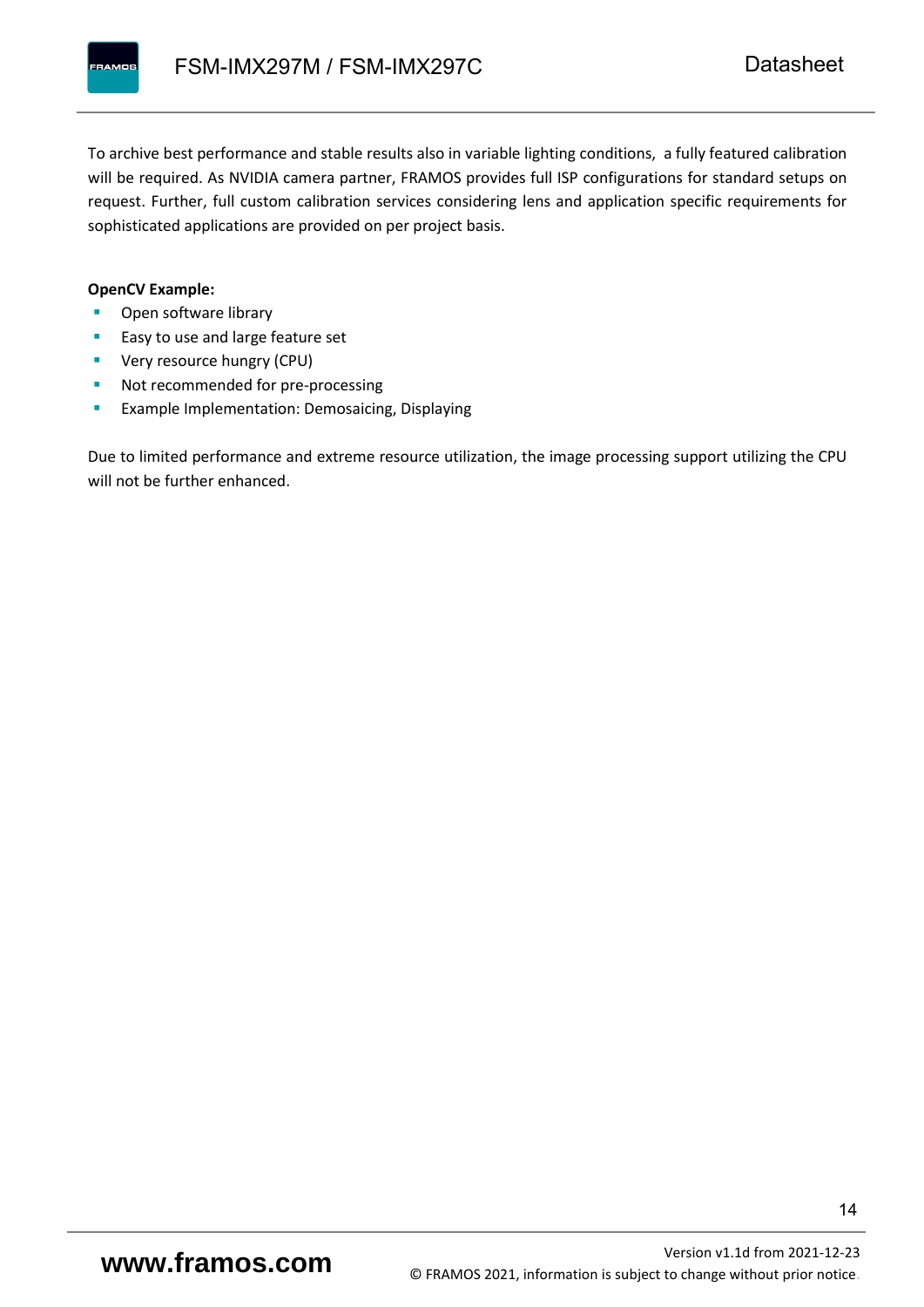# <span id="page-16-0"></span>**3 Ecosystem Compatibility Matrix**

### <span id="page-16-1"></span>**3.1 Hardware Support**

**PAMOS** 

The following matrix shows the compatibility of FSMs, FSAs and FPAs to each other. The FSAs differentiate to each other by supplied voltages, power up sequence, generated clock (oscillator) and physical attributes.

|            |                                                         | FSM-IMX290<br>FSM-IMX327                                             |                                                         |                                                         |                                                         |                                            |                                                         |                                                         |                                                         |
|------------|---------------------------------------------------------|----------------------------------------------------------------------|---------------------------------------------------------|---------------------------------------------------------|---------------------------------------------------------|--------------------------------------------|---------------------------------------------------------|---------------------------------------------------------|---------------------------------------------------------|
|            |                                                         | FSM-IMX334<br>FSM-IMX335                                             |                                                         |                                                         |                                                         |                                            |                                                         |                                                         |                                                         |
|            |                                                         | FSM-IMX412 FSM-IMX462<br>FSM-IMX477 FSM-IMX464                       |                                                         | <b>FSM-IMX296 FSM-AR0521</b>                            | FSM-IMX415                                              |                                            |                                                         |                                                         | FSM-IMX565<br><b>FSM-IMX585</b>                         |
| Item       | FSM-IMX577                                              | FSM-IMX485                                                           |                                                         | <b>FSM-IMX297   FSM-AR1335  </b>                        | <b>FSM-IMX715 FSM-IMX283</b>                            |                                            | <b>FSM-AR0144</b>                                       | FSM-HDP230                                              | <b>FSM-IMX678</b>                                       |
| FSA-FT1/A  | FPA-4.A/TXA<br>FPA-A/NVN<br>FPA-2.A/96B<br>FPA-ABC/XX13 |                                                                      |                                                         |                                                         |                                                         |                                            |                                                         |                                                         |                                                         |
| FSA-FT3/A  |                                                         | FPA-4.A/TXA<br>FPA-A/NVN <sup>4</sup><br>FPA-2.A/96B<br>FPA-ABC/XX13 |                                                         |                                                         |                                                         |                                            |                                                         |                                                         |                                                         |
| FSA-FT6/A  |                                                         |                                                                      | FPA-4.A/TXA<br>FPA-A/NVN<br>FPA-2.A/96B<br>FPA-ABC/XX13 |                                                         |                                                         |                                            |                                                         |                                                         |                                                         |
| FSA-FT7/A  |                                                         |                                                                      |                                                         | FPA-4.A/TXA<br>FPA-A/NVN<br>FPA-2.A/96B<br>FPA-ABC/XX13 |                                                         |                                            |                                                         |                                                         |                                                         |
| FSA-FT11/A |                                                         |                                                                      |                                                         |                                                         | FPA-4.A/TXA<br>FPA-A/NVN<br>FPA-2.A/96B<br>FPA-ABC/XX13 |                                            |                                                         |                                                         |                                                         |
| FSA-FT12/A |                                                         |                                                                      |                                                         |                                                         |                                                         | FPA-4.A/TXA<br>FPA-2.A/96B<br>FPA-ABC/XX13 |                                                         |                                                         |                                                         |
| FSA-FT13/A |                                                         |                                                                      |                                                         |                                                         |                                                         |                                            | FPA-4.A/TXA<br>FPA-A/NVN<br>FPA-2.A/96B<br>FPA-ABC/XX13 |                                                         |                                                         |
| FSA-FT19/A |                                                         |                                                                      |                                                         |                                                         |                                                         |                                            |                                                         | FPA-4.A/TXA<br>FPA-A/NVN<br>FPA-2.A/96B<br>FPA-ABC/XX13 |                                                         |
| FSA-FT26/A |                                                         |                                                                      |                                                         |                                                         |                                                         |                                            |                                                         |                                                         | FPA-4.A/TXA<br>FPA-A/NVN<br>FPA-2.A/96B<br>FPA-ABC/XX13 |

#### <span id="page-16-2"></span>**Sensor Modules with MIPI CSI-2 (D-PHY) Output**

*Table 5: Ecosystem Compatibility Matrix – Native CSI-2 (D-PHY) FSMs*

<sup>&</sup>lt;sup>3</sup> Not verified, Xilinx Development Board with hard MIPI CSI-2 / D-PHY interface.

<sup>4</sup> FSM-IMX334 is not supported due to the sensor requiring 4-lanes MIPI.